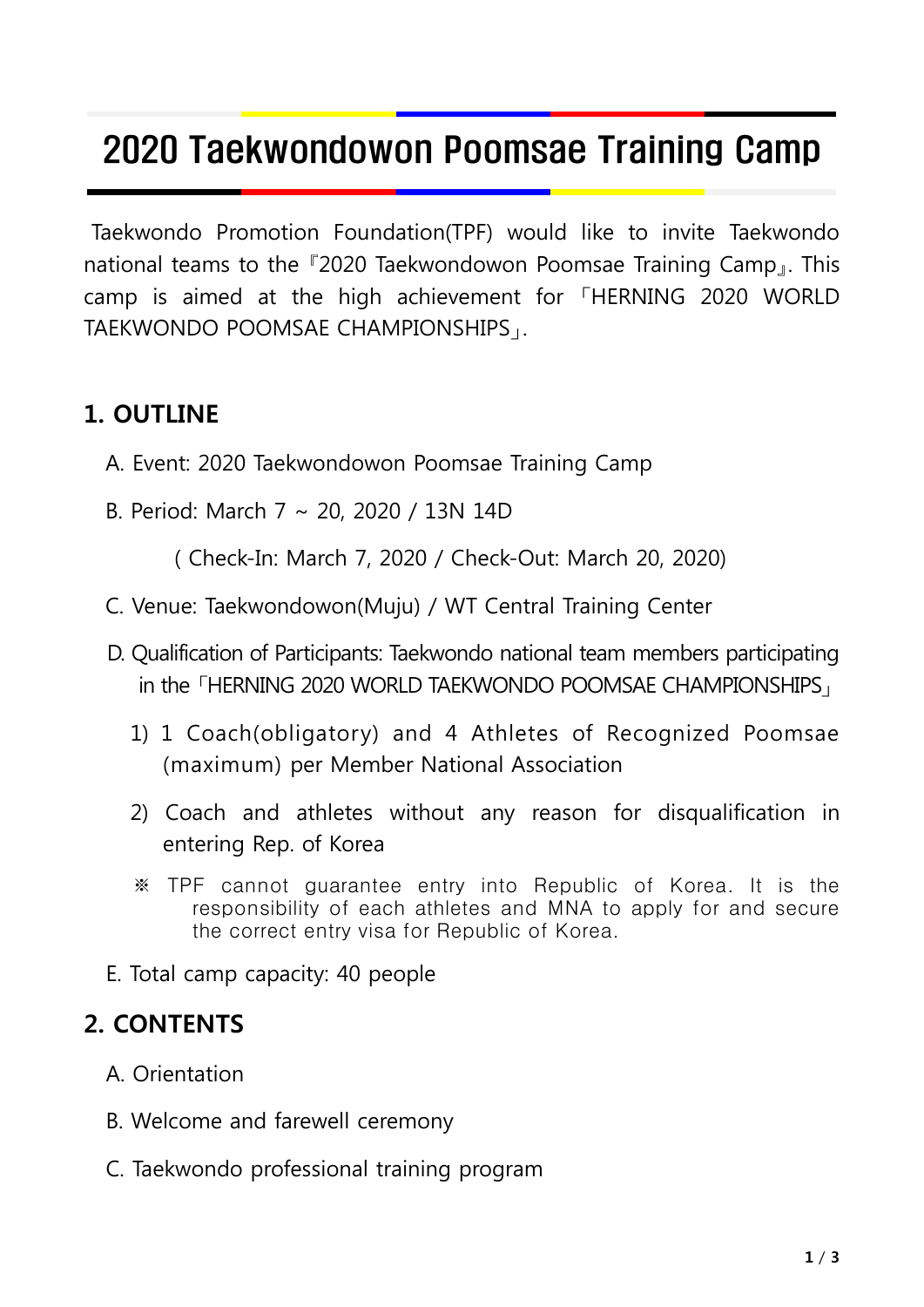## **3. CONDITIONS FOR PARTICIPANTS**

- A. Participants are responsible for their own round-trip airfares while the expenses for room and board will be covered by TPF.
- \* TPF does not cover the individual insurance of participants. If participation is confirmed later, participants must submit the certificate of individual insurance after signing up for insurance.
- B. Participants must be recommended by MNA president.

### **4. TRANSPORTATION(Airport to Taekwondowon)**

A. Airport shuttle bus service will be provided for participants free of charge by TPF.

### **5. APPLICATION**

- A. Deadline for application: by no later than February 7, 2020.
- B. Fill in the camp application form and submit it to the TPF by e-mail to **pilsun2028@tpf.or.kr**

※ The recruitment follows the internal selection procedure.

- C. Result Announcement: February 14, 2020 / By Representative`s e-mail
- D. Inquiry: Lee Seung-jun / Manager / Department of Promotion / TPF
	- 1) Tel: (+82)-63-320-0074
	- 2) E-mail: pilsun2028@tpf.or.kr